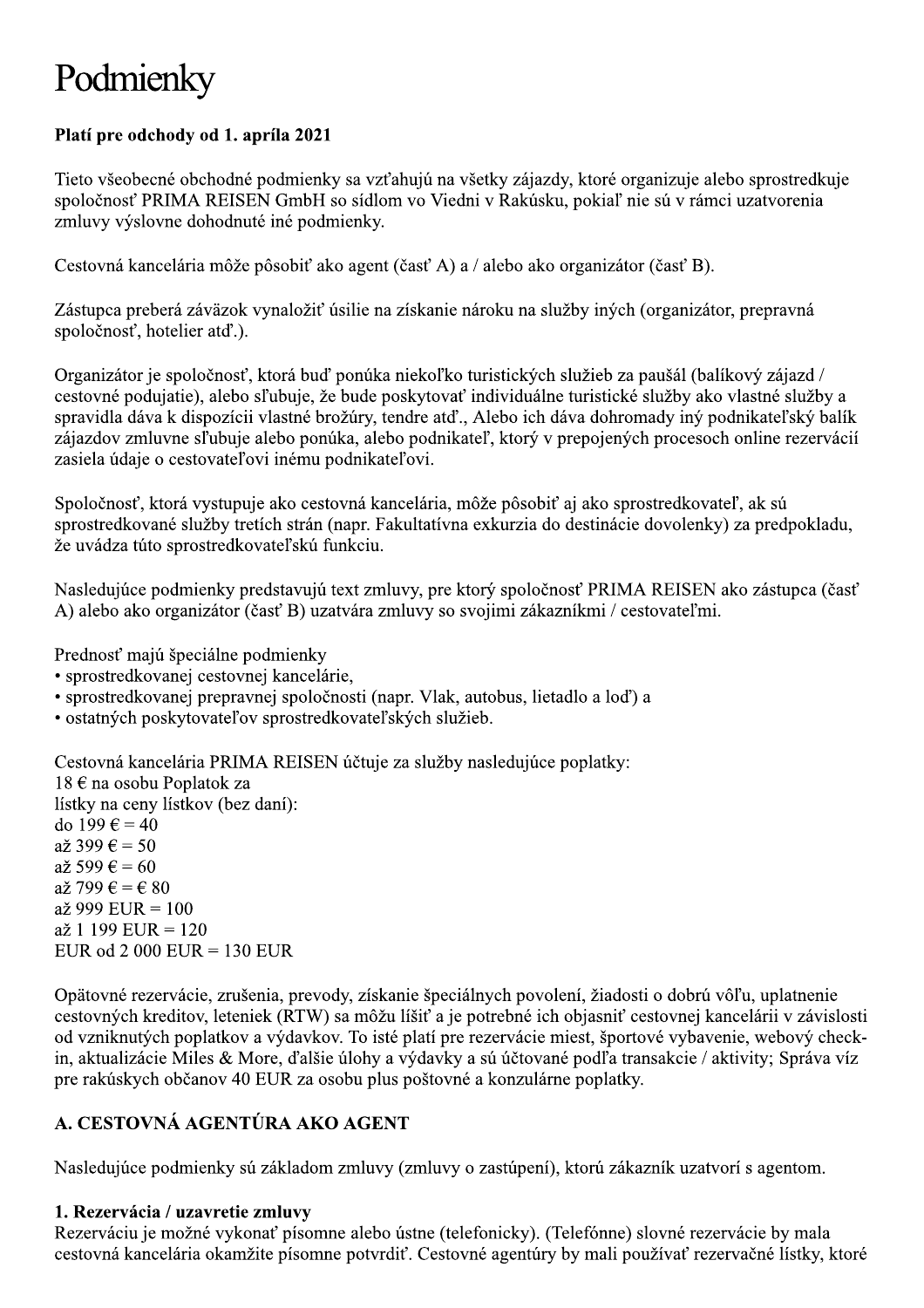obsahujú všetky podstatné informácie o objednávke zákazníka s odkazom na cestovný popis, na ktorom je rezervácia založená (katalóg, brožúra, internetový popis atď.) V zmysle oddielu 6 PRG (zákon o cestovných balíkoch).

Pokiaľ ide o vlastnú službu a službu poskytovanú organizátorom v súlade s ustanoveniami PRG, zástupca musí upozorniť na predmetné VŠEOBECNÉ CESTOVNÉ PODMIENKY, upozorniť na akékoľvek odchýlky od cestovných podmienok a v takom prípade ich odovzdať pred uzavretím zmluvy.

Pre rezervácie uskutočnené ústne, telefonicky, písomne, e-mailom, SMS alebo faxom platí: a) Pri rezervácii (registrácii zájazdu) zákazník ponúka cestovnej kancelárii záväzné uzavretie zmluvy o balíku cestovných

služieb b) zmluva je dodávaná s doručenkou potvrdenia o zájazde cestovnou kanceláriou.

Po alebo bezprostredne po uzavretí zmluvy zašle touroperátor zákazníkovi cestovné potvrdenie, ktoré je v súlade s právnymi požiadavkami na trvalom nosiči údajov (čo zákazníkovi umožňuje ponechať vyhlásenie nezmenené alebo ho uložiť tak, aby bolo prístupné mu v primeranej lehote), napríklad na papieri alebo emailom, pokiaľ nemá cestujúci nárok na cestovné potvrdenie v listinnej podobe, pretože zmluva bola uzavretá za súčasnej fyzickej prítomnosti oboch strán alebo mimo prevádzkových priestorov.

2. Informačné a iné doplnkové služby

#### 2.1. Informácie o pasoch, vízach, devízach, colných a zdravotných predpisoch

Predpokladá sa, že na cesty do zahraničia je spravidla potrebný platný cestovný pas. Cestovná kancelária musí informovať zákazníka v zmysle § 4 PRG o príslušných dodatočných zahraničných pasových, vízových a zdravotných vstupných predpisoch, ako aj na požiadanie o devízových a colných predpisoch, pokiaľ ich nájdete v Rakúsku. Okrem toho je zákazník zodpovedný za dodržiavanie týchto predpisov. Pokiaľ je to možné, cestovná kancelária za poplatok vybaví prípadné požadované víza. Cestovná kancelária poskytne cudzincom, osobám bez štátnej príslušnosti a držiteľom dvojitého občianstva na požiadanie informácie o osobitných predpisoch vždy, keď je to možné.

## 2.2. Informácie o cestovnej službe

Cestovná kancelária je povinná v zmysle § 4 PRG predložiť podľa svojho najlepšieho vedomia službu, ktorú má sprostredkovať touroperátor alebo poskytovateľ služieb, pričom zohľadní špecifiká príslušnej zmluvy a okolnosti, príslušnej cieľovej krajiny alebo cieľa.

Informácie poskytnuté zákazníkovi v súlade s oddielom 6 PRG sú súčasťou zmluvy o balíku cestovných služieb. Zmeny sú účinné len vtedy, ak sú výslovne dohodnuté (§ 5 PRG). Cestovná kancelária musí pred uzatvorením zmluvy poskytnúť zákazníkovi informácie vyplývajúce aj z § 4 PRG alebo § 15 PRG a odovzdať štandardný informačný list zodpovedajúci zájazdu a rezervácii.

## 3. Právny stav a zodpovednosť

Zodpovednosť cestovnej kancelárie sa rozširuje

• na starostlivý výber príslušného touroperátora alebo poskytovateľ a služieb, ako aj starostlivé vyhodnotenie získaných skúseností:

· bezchybné obstaranie služieb vrátane úplných informácií pre zákazníka, ako aj odovzdanie správneho štandardného informačného listu v zmysle § 4, § 5 a § 15 PRG a úplné dodanie cestovnej zmluvy v zmysle § 6 PRG kompletných cestovných dokladov;

· overiteľné zasielanie inzerátov, vyhlásení o zámere a platieb medzi zákazníkmi a sprostredkovanou spoločnosťou a naopak (napríklad zmeny dohodnutej služby a dohodnutej ceny, vyhlásenia o odstúpení od zmluvy, sťažnosti);

· Chyby rezervácie v zmysle článku 17 PRG:

• Sprostredkovanie zahraničných touroperátorov v zmysle § 16 PRG, pokiaľ nie je predložený dôkaz, že sprostredkovaný touroperátor plní svoju povinnosť v zmysle §§ 11 a nasl. PRG.

Cestovná kancelária nezodpovedá za poskytovanie služby ňou sprostredkovanej alebo poskytovanej za predpokladu, že bola splnená úplná informačná povinnosť a povinnosť vypracovať zmluvu. S potvrdením cesty musí cestovná spoločnosť poskytnúť zákazníkovi názov spoločnosti (názov produktu), adresu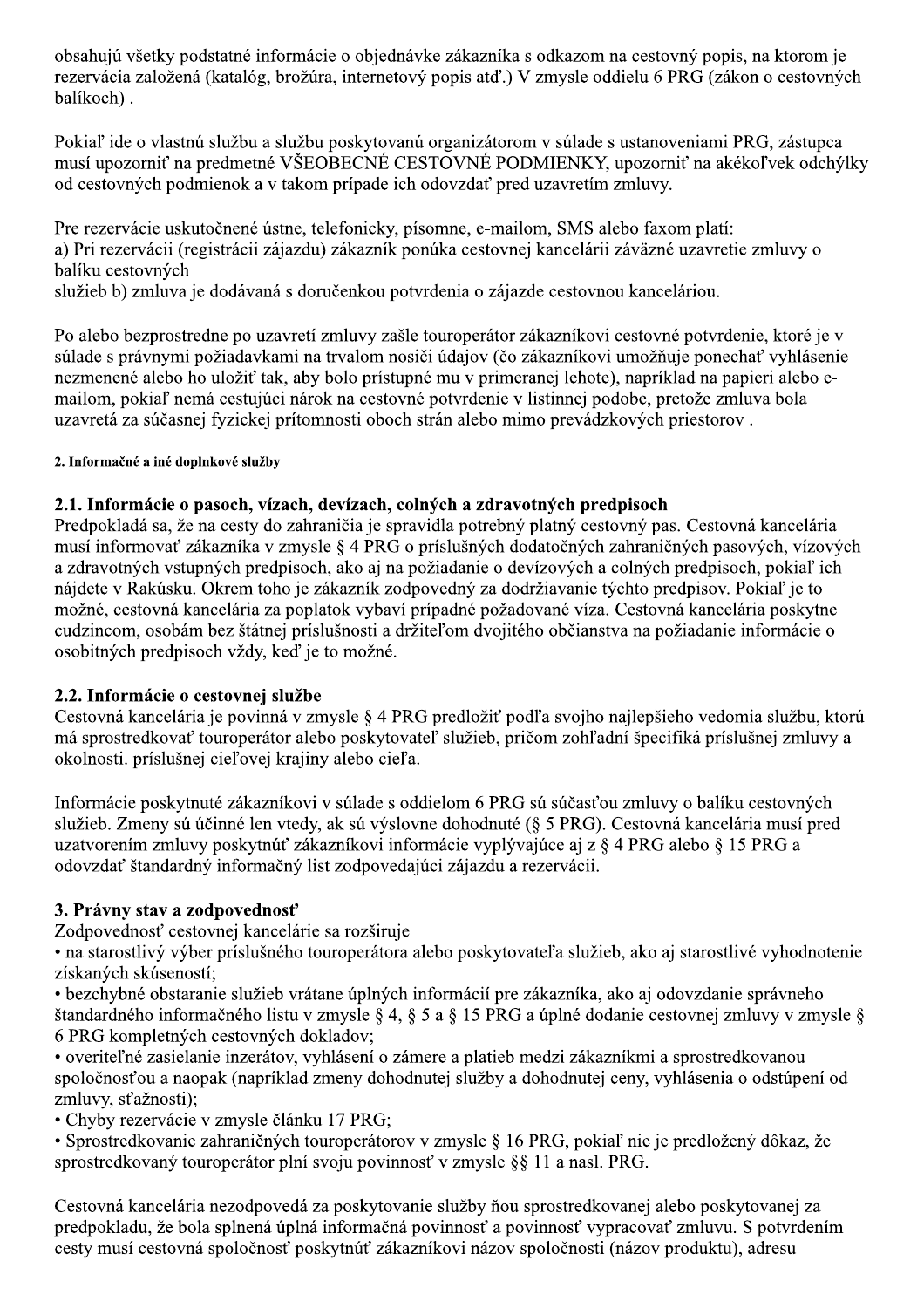touroperátora a prípadne poisťovateľa v zmysle oddielu 6 PRG, pokiaľ tieto informácie už nie je možné nájsť v prospekt, katalóg alebo iný podrobný reklamný materiál. Ak tak neurobí, zodpovedá voči zákazníkovi ako organizátor alebo poskytovateľ služieb.

#### 4. Narušenie plnenia

Ak cestovná kancelária poruší povinnosti, ktoré jej vyplývajú zo zmluvného vzťahu a PRG, je povinná nahradiť zákazníkovi vzniknutú škodu, ak nepreukáže, že nie je vinná z úmyselného úmyslu alebo hrubej nedbalosti. . Za porušenie zmluvy z dôvodu drobného zavinenia je cestovná kancelária povinná uhradiť zákazníkovi všetky vzniknuté škody až do výšky provízie sprostredkovaného obchodu.

# B. CESTOVNÁ AGENTÚRA AKO ORGANIZÁTOR

Nasledujúce podmienky sú základom zmluvy (ďalej len cestovná zmluva), ktorú zákazníci alebo objednávatelia uzatvoria s PRIMA REISEN buď priamo (písomne, telefonicky) alebo pomocou zástupcu. V prípade priamej zmluvy si organizátor plní povinnosti makléra zodpovedajúcim spôsobom. Na všetky zájazdy organizované spoločnosťou PRIMA REISEN sa ako zmluvný základ vzťahujú tieto VŠEOBECNÉ PODMIENKY.

#### 1. Rezervácia / uzavretie zmluvy

Cestovná zmluva sa uzatvára medzi osobou, ktorá vykonáva rezerváciu, a spoločnosťou PRIMA REISEN, ak dôjde k dohode o podstatných častiach zmluvy (cena, služba a dátum) po informácii v zmysle § 4 PRG alebo § 15 PRG a dodanie správneho štandardného informačného listu. Z toho vyplývajú pre zákazníka práva a povinnosti.

#### $1.1$

Poplatok za servis Pri rezervácii balíka zájazdov sa platí servisný poplatok. Paušálny servisný poplatok nie je súčasťou paušálnej ceny. Paušálny servisný poplatok je 35,00 EUR na osobu a pokrýva iba administratívne náklady, ktoré vznikli okrem iného pri spracovaní, zabezpečení a spracovaní zájazdov. Poplatok za služby sa neúčtuje, keď sa chystáte na cestu. Servisný poplatok sa účtuje za všetky cesty organizované spoločnosťou PRIMA REISEN v prípade zrušenia rezervácie s poplatkom za zrušenie a bez neho v súlade so všeobecnými podmienkami 7.1, ako aj za zrušenie cesty v súlade s § 10. ods. 3 PRG. Poplatok za služby sa za žiadnych okolností nesmie započítať do nákladov na zrušenie, ktoré sú upravené v bode 7.1 všeobecných zmluvných podmienok, ale bude účtovaný osobitne.

#### 2. Zmena v osobe účastníka zájazdu

Zmena v osobe cestujúceho je možná, s prihliadnutím na § 7 PRG, ak náhradná osoba spĺňa všetky podmienky účasti a je možné ju vykonať dvoma spôsobmi:

#### 2.1. Postúpenie nároku na cestovné služby

Povinnosti objednávateľa podľa cestovnej zmluvy zostanú účinné, ak postúpi všetky alebo jednotlivé nároky z tejto zmluvy na tretiu osobu. V takom prípade znáša výsledné dodatočné náklady osoba, ktorá uskutočnila rezerváciu.

#### 2.2. Prenos cestovnej akcie

Zákazník môže previesť zmluvu o zájazde podľa PRG 87 na osobu, ktorá spĺňa všetky zmluvné podmienky. Na tento účel musí informovať PRIMA REISEN o prenose na trvalom nosiči údajov v primeranej lehote pred začiatkom zájazdu.

Zákazník, ktorý prevádza zmluvu o balíku cestovných služieb, a osoba, ktorá zmluvu uzatvára, sú spoločne a nerozdielne zodpovední spoločnosti PRIMA REISEN za dlžnú sumu ceny zájazdu a dodatočné poplatky, platby a ďalšie náklady vyplývajúce z prevodu. V prípade zmeny osoby cestujúceho je vždy účtovaný poplatok za zmenu rezervácie, ktorý pozostáva z nákladov na PRIMA REISEN a externých vzniknutých nákladov (agentúra, už realizované výdavky, letecká spoločnosť atď.).

Za prenos cestovnej akcie (zmena názvu) plus variabilné náklady bude účtovaný poplatok 75 EUR na osobu.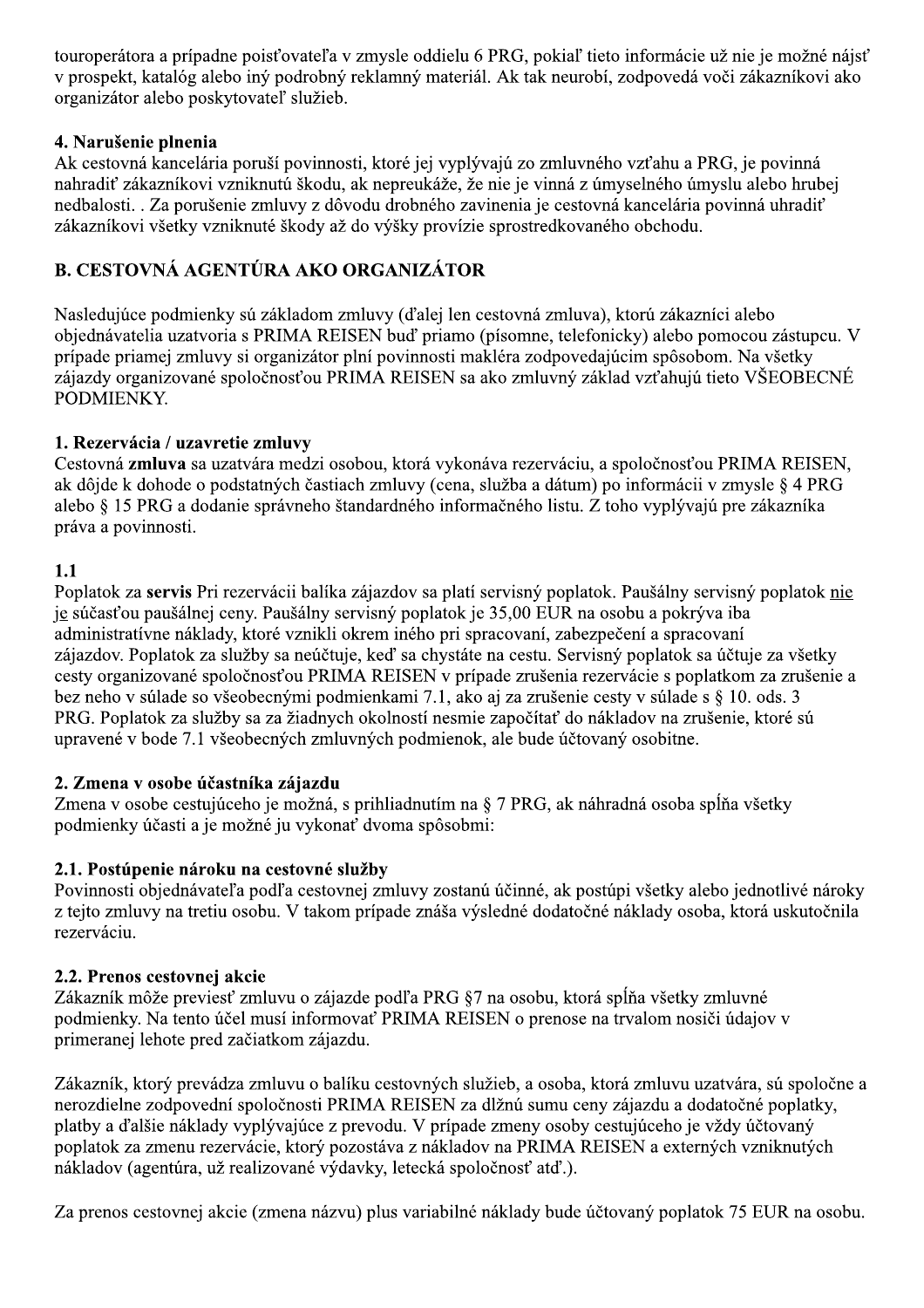# 3. Zmluvný obsah, informácie a ďalšie doplnkové služby

Okrem informačných povinností, ktoré majú vplyv aj na zástupcu (konkrétne informácie v zmysle § 4, 15 PRG o pasoch, vízach, devízach, colných a zdravotných predpisoch), má PRIMA REISEN dostatočné informácie o nich, aby informovali o ponúkanej službe. Popisy služieb v katalógu alebo prospekte platné v čase rezervácie a ďalšie informácie v nich uvedené sú predmetom cestovnej zmluvy, pokiaľ nie je pri rezervácii dohodnuté inak. Odporúča sa však, aby boli tieto dohody vyhotovené písomne.

## 4. Cestovanie a aktivity so špeciálnymi rizikami

V prípade cestovania a aktivít so špeciálnymi rizikami (napr. Účasť cestovateľa na mimoriadnych aktivitách, akými sú husky safari, túry na snežniciach, safari na snežných skútroch alebo iné výlety expedičného charakteru), PRIMA REISEN nie je zodpovednosť za dôsledky, ktoré vzniknú pri vstupe, riziká vzniknú, ak sa to stane mimo jeho oblasti zodpovednosti. Tým nie je dotknutá povinnosť PRIMA REISEN starostlivo pripraviť cestu a činnosti a starostlivo vybrať osoby a spoločnosti poverené poskytovaním jednotlivých cestovných služieb.

# 5. Právny základ v prípade prerušenia služby

# 5.1. Záruka

Zákazník má nárok na záruku v prípade nedostatočného alebo nedostatočného servisu. Zákazník vyhlasuje, že súhlasí s tým, že spoločnosť PRIMA REISEN namiesto svojho práva na konverziu alebo zníženie ceny poskytne v primeranej lehote bezchybnú službu alebo vylepší chybnú službu. Nápravu je možné vykonať tak, že vada bude odstránená alebo bude poskytnutá náhradná služba v rovnakej alebo vyššej hodnote, na ktorú je poskytnutý aj výslovný súhlas zákazníka.

# 5.2. Náhrada škody

Ak spoločnosť PRIMA REISEN alebo jej asistenti úmyselne alebo hrubo z nedbalosti poruší povinnosti vyplývajúce zo zmluvného vzťahu spoločnosti PRIMA REISEN, je tento povinný nahradiť zákazníkovi vzniknutú škodu. Pokiaľ je spoločnosť PRIMA REISEN zodpovedná za iné osoby ako svojich zamestnancov, je spoločnosť zodpovedná iba - s výnimkou prípadov zranenia osôb - ak spoločnosť PRIMA REISEN nepreukáže, že konali úmyselne alebo hrubo z nedbanlivosti. Spoločnosť PRIMA REISEN nezodpovedá za položky, ktoré zvyčajne nie sú prevzaté. Zákazníkovi sa preto odporúča, aby si so sebou nebral žiadne položky osobitnej hodnoty. Odporúča sa tiež správne uložiť položky, ktoré ste si vzali so sebou, alebo uzavrieť vhodné poistenie.

## 5.3. Oznámenie chýb

Zákazník musí okamžite informovať zástupcu spoločnosti PRIMA REISEN o akomkoľvek nedostatku plnenia zmluvy, ktorý zistí počas cesty. To predpokladá, že bola s takýmto človekom oboznámená a že je možné ho dosiahnuť na mieste bez výrazného úsilia. Neuvedením tohto oznámenia sa nič nemení na bode 5.1. popísané záručné nároky zákazníka. Možno mu to však pripísať ako prispievajúcu nedbalosť a do tejto miery znížiť jeho prípadné nároky na náhradu škody. Spoločnosť PRIMA REISEN však musela zákazníka informovať o tejto povinnosti písomného oznámenia, a to buď priamo, alebo prostredníctvom zástupcu. Rovnako musí byť zákazník súčasne informovaný, že opomenutie oznámenia nemá vplyv na jeho nároky zo záruky, možno to však považovať za prispievajúcu nedbalosť. V prípade neprítomnosti miestneho zástupcu je vhodné buď informovať príslušného poskytovateľa služieb (napr. Hotel, letecká spoločnosť) alebo spoločnosť PRIMA REISEN alebo cestovnú kanceláriu o chybách a požiadať o nápravné opatrenia.

## $5.4.$

Zákony o osobitnej zodpovednosti PRIMA REISEN je zodpovedná za leteckú dopravu podľa Varšavského dohovoru a jej doplnkovej dohody, za železničnú a autobusovú dopravu podľa zákona o zodpovednosti za železničné a motorové vozidlo. Právo na zníženie ceny a náhradu škody nemá vplyv na práva zákazníkov / cestovateľov podľa iných predpisov (FluggastrechteVO atď.) V zmysle § 12 ods. 5 PRG. Kompenzačná platba alebo zníženie cestovnej ceny udelené podľa PRG však budú započítané so službou / platbou poskytovanou podľa predpisu uvedeného v § 12 ods. 5 PRG a naopak.

## 6. Uplatnenie akýchkoľvek nárokov

Na uľahčenie uplatnenia nárokov sa zákazníkovi odporúča získať písomné potvrdenie o neposkytnutí alebo nedostatočnom poskytnutí služieb alebo si zabezpečiť potvrdenia, dôkazy, svedkov. Nároky na záruku zo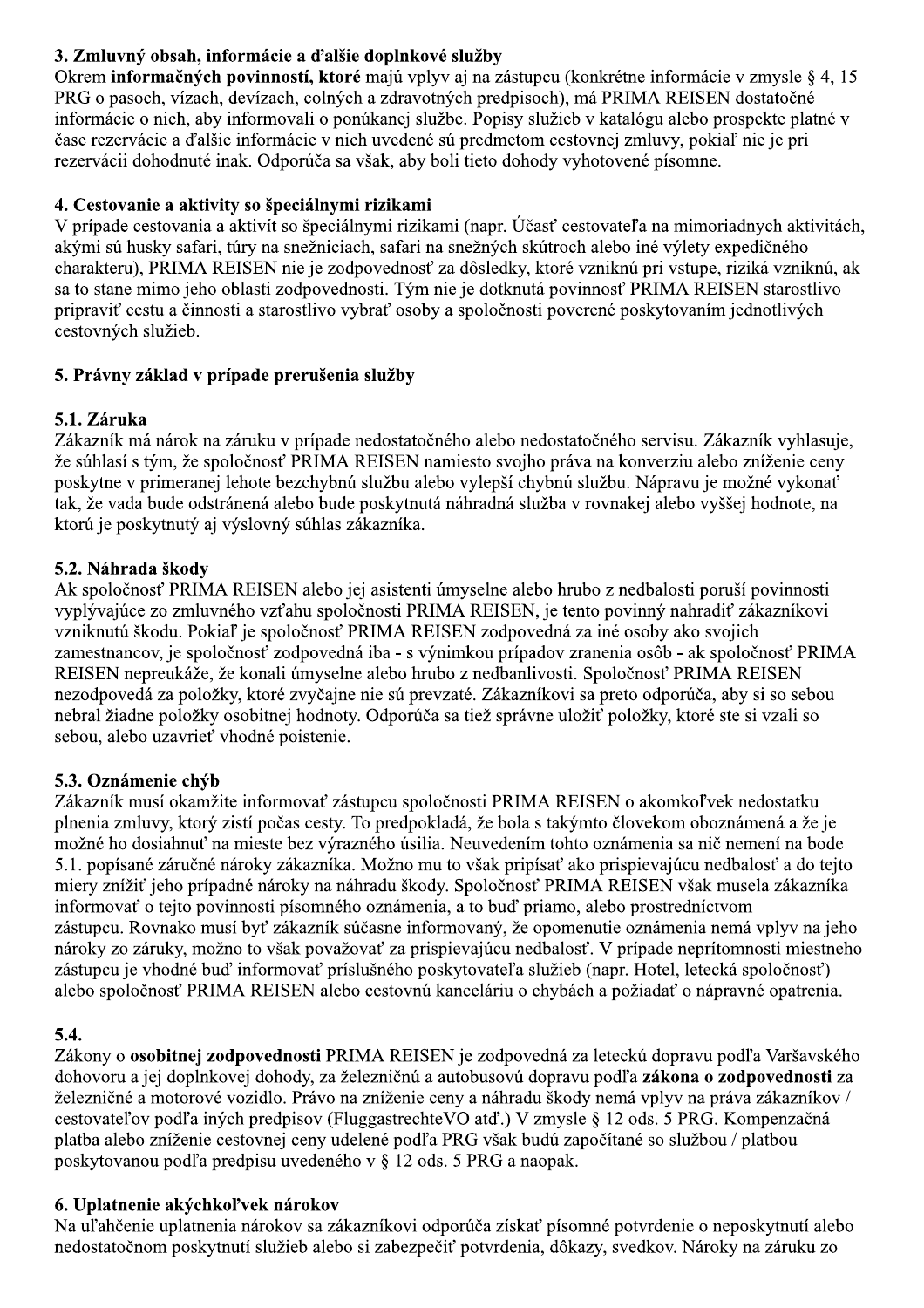strany spotrebiteľa je možné uplatniť do 2 rokov. Nároky na náhradu škody zanikajú po 3 rokoch. V záujme zákazníka je vhodné uplatniť si nároky bezprostredne po návrate z cesty priamo do PRIMA REISEN alebo prostredníctvom sprostredkovateľskej cestovnej kancelárie, pretože ťažkosti s poskytovaním dôkazov je možné očakávať s rastúcim oneskorením.

# 7. Odstúpenie od zmluvy

## 7.1. Storno zo strany zákazníka pred začiatkom zájazdu

a) Storno bez storno poplatku

Okrem zákonne priznaného práva na odstúpenie od zmluvy môže zákazník bez toho, aby voči nemu mal organizátor akékoľvek nároky, odstúpiť v nasledujúcich prípadoch, ktoré nastanú pred začatím služby: Ak sú podstatné prvky zmluvy vrátane ceny cestovného výrazne zmenené. V každom prípade, zmarenie stanoveného účelu alebo charakteru cestovnej akcie, ako aj podľa bodu 8.1. Zvýšenie dohodnutej ceny zájazdu o viac ako 8 percent takáto zmena zmluvy. PRIMA REISEN je povinná zákazníkovi zmenu zmluvy bezodkladne alebo prostredníctvom sprostredkovateľskej cestovnej kancelárie vysvetliť a poučiť zákazníka o existujúcich možnostiach buď akceptovať zmenu zmluvy, alebo od zmluvy odstúpiť. Zákazník tak môže v primeranej lehote stanovenej spoločnosťou PRIMA REISEN súhlasiť s navrhovanou zmenou alebo odstúpiť od zmluvy bez zaplatenia akejkoľvek náhrady. Ak zákazník v lehote nevyhovie, bude sa to interpretovať ako súhlas so zmenou. Zákazník musí svoju možnosť uplatniť okamžite.

Poplatok za službu podľa VOP 1.1. 35,00  $\epsilon$  na osobu bude ponechaných bez storno poplatku aj v prípade zrušenia rezervácie.

PRIMA REISEN si výslovne vyhradzuje právo na menšie odchýlky alebo menšie zmeny v cestovných službách aj po uzavretí zmluvy o balíku cestovných služieb. Také nepodstatné odchýlky alebo malé zmeny v cestovných službách sa vykonajú iba vo výnimočných prípadoch, ak bude spoločnosti PRIMA Reisen vzhľadom na nevyhnutné a mimoriadne okolnosti brániť v plnení všetkých sľúbených cestovných služieb, a to napriek dodržaniu všetkej starostlivosti a podľa najlepšieho vedomia a svedomia. . V každom prípade sú tieto odchýlky bezvýznamné a nemenia / neovplyvňujú celkový charakter cesty. PRIMA REISEN je povinná informovať zákazníka o zmenách v službe ihneď po tom, čo sa na trvalom dátovom nosiči dozvedel o dôvode zmeny (napríklad aj e-mailom,

Ak je spoločnosť PRIMA REISEN nútená výrazne zmeniť jednu zo základných charakteristík cestovných služieb pred začiatkom zájazdu alebo ak spoločnosť nemôže splniť špeciálne požiadavky zákazníka, zákazník môže

- zmenu buď prijať v primeranej lehote stanovenej spoločnosťou PRIMA. REISEN alebo
- · bezplatne odstúpite od zmluvy o zájazde alebo
- · požiadajte o účasť na náhradnom zájazde, ak organizátor zájazdu takýto výlet ponúkol.

Zákazník sa môže rozhodnúť, či na správu cestovnej kancelárie odpovie alebo nie. Ak zákazník neodpovie na PRIMA REISEN alebo neodpovie v stanovenom termíne, oznámená zmena sa považuje za prijatú. Zákazník musí byť o tom vo vyhlásení informovaný jasným, zrozumiteľným a zvýrazneným spôsobom. Všetky záručné nároky zostávajú nedotknuté, pokiaľ sú zmenené služby chybné.

## b) Nárok na náhradné plnenie

Zákazník môže, ak nevyužije možnosti výberu podľa písmena a a v prípade zrušenia PRIMA REISEN bez zavinenia zákazníka požiadať o jeho splnenie účasťou na inom rovnocennom cestovnom podujatí namiesto odstúpenia od zmluvy za predpokladu, že spoločnosť PRIMA REISEN je schopná poskytnúť túto službu.

## c) Odstúpenie so storno poplatkom

Storno poplatok je percentom z ceny zájazdu a jeho výška závisí od času vyhlásenia storna a príslušného druhu cesty. Celkovou cenou zmluvne dohodnutej služby sa rozumie cena za cestovné alebo za balík. Vo všetkých prípadoch, ktoré nie sú uvedené v písmene a, je zákazník oprávnený odstúpiť od zmluvy proti zaplateniu storno poplatku. Na výlety, kde PRIMA REISEN vystupuje ako organizátor, sa spravidla vzťahujú tieto storno poplatky: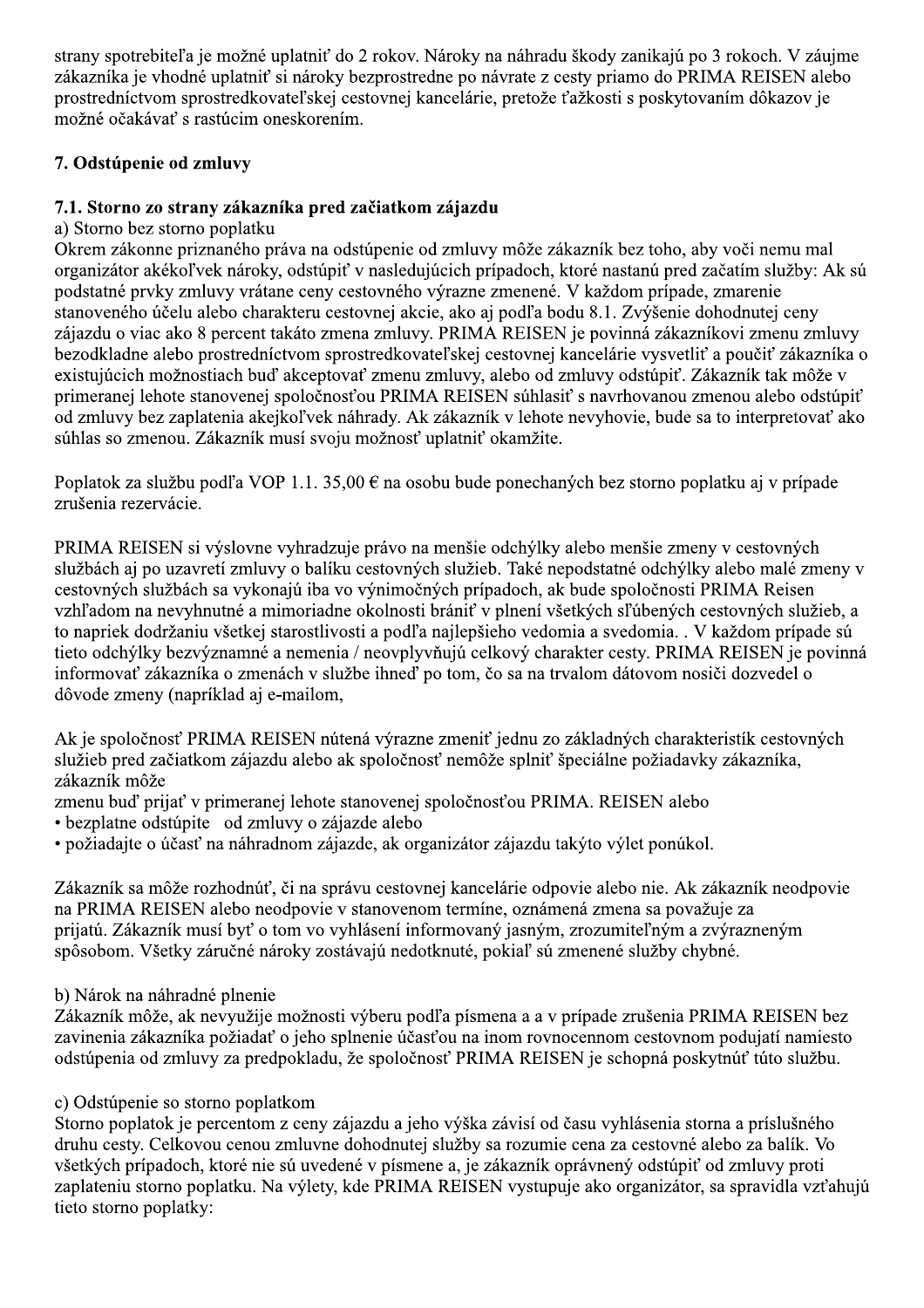až 120. deň pred odletom =  $25\%$ od 119. do 60. dňa pred odletom =  $35\%$ od 59. do 30. dňa pred odletom =  $40\%$ od 29. do 15. dňa pred odletom =  $70\%$ od 14. do 8. dňa Deň pred odchodom =  $80\%$ od 7. do 3. dňa pred odletom =  $85\%$ od 2. dňa (72 hodín) pred odletom =  $90\%$ leteniek po vydaní =  $100\%$ nevratné (zálohové) platby =  $100\%$ ceny zájazdu.

d) PRIMA CAREFREE ochrana pred zrušením

Väčšia bezpečnosť pri plánovaní dovolenky: "5% z ceny zájazdu" "Bezstarostná ochrana pred zrušením PRIMA" dáva zákazníkovi možnosť zrušiť rezervovaný zájazd bez uvedenia dôvodov do 45. dňa pred odletom so znížením nákladov na storno iba o 10%. Všetky cestovné služby / balíky, ktoré sú uvedené v bode 7.1. Ods. E) sú uvedené "samostatné storno podmienky". Zákazník si musí uzavrieť poistenie "PRIMA BEZPEČNEJ ochrany proti zrušeniu" ihneď, najneskôr však do 14 dní od rezervácie.

e) Samostatné storno podmienky Všetky

samostatné storno podmienky nespadajú pod bod 7.1. c) platné storno sadzby. Osobitne sa však vzťahujú samostatné storno podmienky na nasledujúce cestovné služby / balíky:

Plavby po rieke

až 120. deň pred odletom =  $25\%$ od 119. do 70. dňa pred odletom =  $35\%$  od 69. do 60. dňa pred odletom =  $40\%$ od 59. do 50. deň pred odletom =  $60\%$ 

od 49. do 30. dňa pred odletom =  $80\%$ od 29. dňa pred odletom =  $100\%$ 

Prázdniny zrubov vo Fínsku do 120 dní pred odletom = 25% od 119 do 61 dní pred odletom =  $35\%$ od 60 dní pred odletom =  $100\%$ 

vodácka dovolenka na ostrove Shannon (Írsko)  $a\ddot{z}$  43 dní pred odletom = 30% od 42. do 30. dňa pred odchodom =  $70\%$  od 29. dňa pred odchodom =  $100\%$ 

Okrem toho sa na hotelové ubytovanie, prázdninové byty, všetky výlety loďou, ktoré nie sú výslovne uvedené, jednodňové výlety autobusom, špeciálne vlaky a pravidelné lety za špeciálne ceny, vzťahujú špeciálne podmienky. Tieto sú uvedené v príslušnom podrobnom programe a budú vám oznámené pred uzavretím zmluvy.

Poplatok za služby, ako aj výdavky, ktoré už vznikli spoločnosti PRIMA REISEN a ktoré sú preukázateľne nevratné (napr. Obstaranie víz, nevratné zálohy na hotely a iné služby, lístky bez možnosti vrátenia peňazí atď.) Sú v prípade storno, v každom prípade celkom plus storno poplatok od zákazníka za vyrovnanie. Na hotelové ubytovanie, prázdninové byty, výlety loďou, jednodňové výlety autobusom, špeciálne vlaky a pravidelné lety za špeciálne ceny sa vzťahujú špeciálne podmienky. Tieto sú uvedené v podrobnom programe.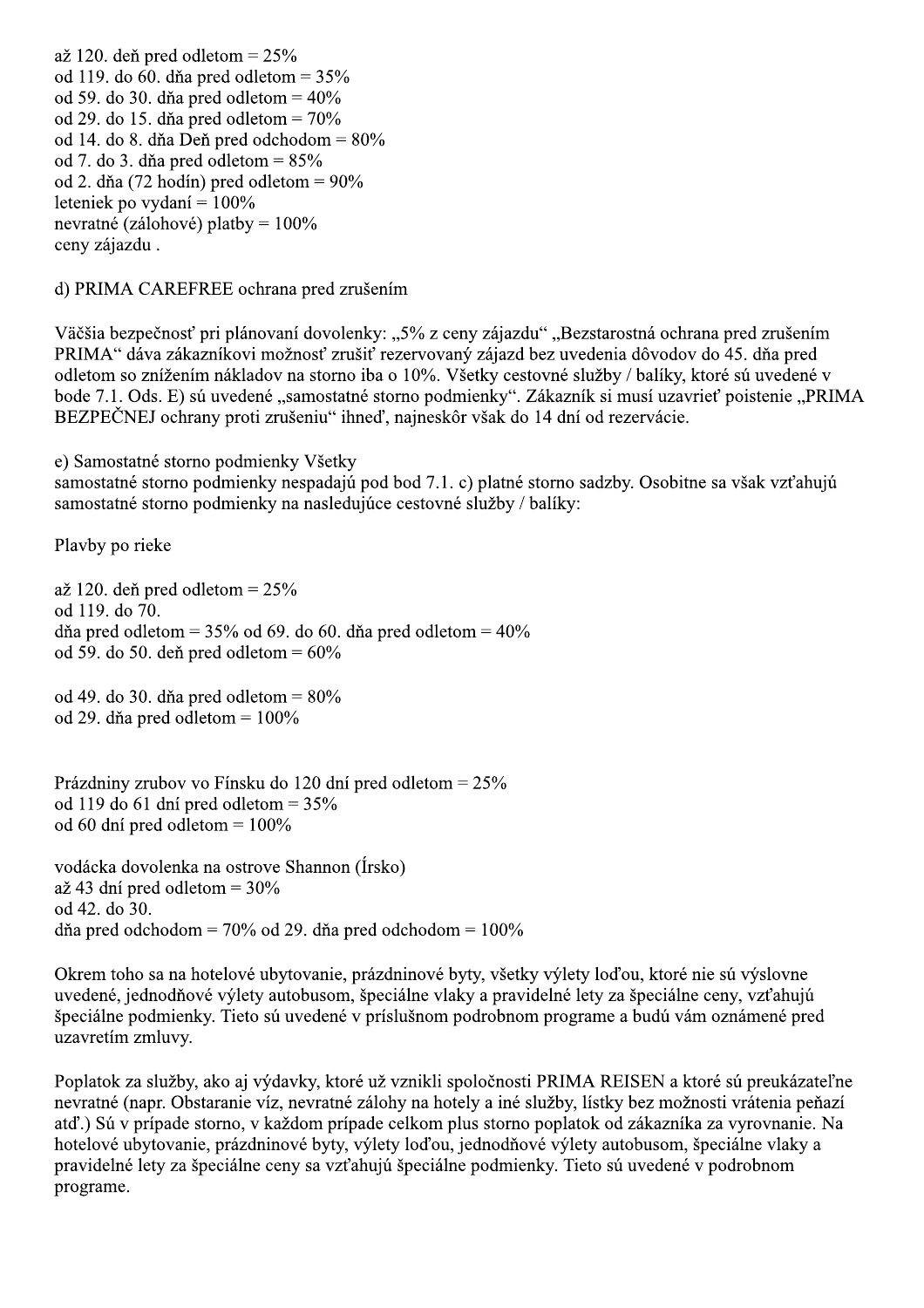## Vyhlásenie o odstúpení od zmluvy

Pri odstúpení od zmluvy upozorňujeme: Zákazník (klient) môže kedykoľvek informovať cestovnú kanceláriu, u ktorej bol zájazd rezervovaný, že odstupuje od zmluvy. Zrušenie je potrebné vykonať prostredníctvom písomného vyhlásenia doporučeným listom alebo e -mailom. V prípade pochybností musí zákazník zabezpečiť, aby dodávateľ dostal vyhlásenie o odstúpení od zmluvy. Zákazník nesie riziko. že vyhlásenia o odstúpení od zmluvy elektronickou poštou nebudú úspešne doručené z dôvodu technických alebo iných problémov (napr. Nesprávna e-mailová adresa atď.). Na stanovenie príslušnej sadzby za zrušenie rezervácie sa použijú najskoršie možné znalosti príjemcu. Preto platia vyhlásenia o zrušení mimo otváracích hodín (pondelok až piatok od 9:00 do 18:00:

#### e) No-show

No-show nastane, ak zákazník neodíde, pretože mu chýba vôľa cestovať alebo ak zmešká odchod kvôli nedbalosti alebo náhode, ktorá sa mu stala. Ak je tiež zrejmé, že zákazník už nemôže alebo nechce využiť zostávajúcu cestovnú službu, musí zaplatiť 85 percent za predpokladu, že náklady na zrušenie môžu byť vylúčené zo 100 percent.

## 7.2. Storno zo strany organizátora pred začiatkom zájazdu

PRIMA REISEN je uvoľnené od plnenia zmluvy v zmysle § 10 ods. 3 PRG, ak a) nie je dosiahnutý minimálny počet účastníkov uvedený v inzeráte a zákazník stornuje v rámci obdobie uvedené v popise podujatia zájazdu alebo Nasledujúce termíny boli oznámené písomne:

- do 20. dňa pred začiatkom cesty pri cestách dlhších ako 6 dní,
- do 7. dňa pred začiatkom cesta na výlety 2 až 6 dní,
- až 48 hodín pred začiatkom cesty na jednodňové výlety.

b) Zrušenie / odstúpenie sa uskutoční z dôvodu nevyhnutných a mimoriadnych okolností, tj z dôvodu neobvyklých a nepredvídateľných udalostí, na ktoré osoba, ktorá sa odvoláva na vyššiu moc, nemá žiadny vplyv a ktorých dôsledkom sa nedalo zabrániť napriek vynaloženiu potrebnej starostlivosti. Nezahŕňa to nadmerné rezervovanie, ale vládne príkazy, štrajky, vojnové alebo vojnové podmienky, epidémie, prírodné katastrofy atd'.

## 7.3. Storno zo strany organizátora po začiatku zájazdu

Organizátor je oslobodený od plnenia zmluvy, ak zákazník v rámci skupinového zájazdu hrubo nevhodným správaním bez ohľadu na upozornenie trvale naruší realizáciu zájazdu, a tým ďalšia implementácia cesty pre PRIMA REISEN alebo už nie je primeraná pre všetkých ostatných cestujúcich. V takom prípade, ak je na vine zákazník, je povinný uhradiť organizátorovi škodu.

## 8. Zmeny zmluvy

## 8.1. Zmeny ceny

PRIMA REISEN si vyhradzuje právo zvýšiť cenu zájazdu potvrdenú pri rezervácii z dôvodov, ktoré nezávisia od jej vôle, za predpokladu, že dátum cesty je viac ako dva mesiace po uzavretí zmluvy. Medzi tieto dôvody patrí zmena nákladov na dopravu - ako sú náklady na palivo - poplatky za určité služby, ako napríklad poplatky za pristátie, poplatky za nalodenie alebo vylodenie v prístavoch a zodpovedajúce poplatky na letiskách alebo výmenné kurzy, ktoré sa majú použiť na príslušnú cestovnú udalosť. V prípade zníženia ceny z týchto dôvodov to musí byť postúpené zákazníkovi v zmysle § 8 ods. 4 PRG. Zvýšenie ceny je možné vykonať iba v rámci dvojmesačného obdobia, ak boli dôvody uvedené pri rezervácii podrobne dohodnuté a uvedené na rezervačnom liste. Od 20 Deň pred dátumom odchodu sa cena nemení. Zmena ceny je povolená iba vtedy, ak sú pri splnení dohodnutých podmienok poskytnuté presné informácie o výpočte novej ceny. Zmeny ceny a ich okolnosti musia byť zákazníkovi ihneď vysvetlené. Ak sa cena zájazdu zmení o viac ako 8 percent, môže zákazník odstúpiť od zmluvy bez storno poplatku (pozri časť 7.1.a).

## 8.1.1.

Príplatok za malú skupinu Ak sa nedosiahne minimálny počet účastníkov stanovený v katalógu alebo v inzeráte, PRIMA REISEN môže bezplatne účtovať príplatok za malú skupinu, ktorý môže predstavovať maximálne 8% z ceny zájazdu. Príplatok za malú skupinu neoprávňuje k bezplatnému odstúpeniu od cesty, ak je skutočne vykonaná v malej skupine v súlade s katalógovou reklamou.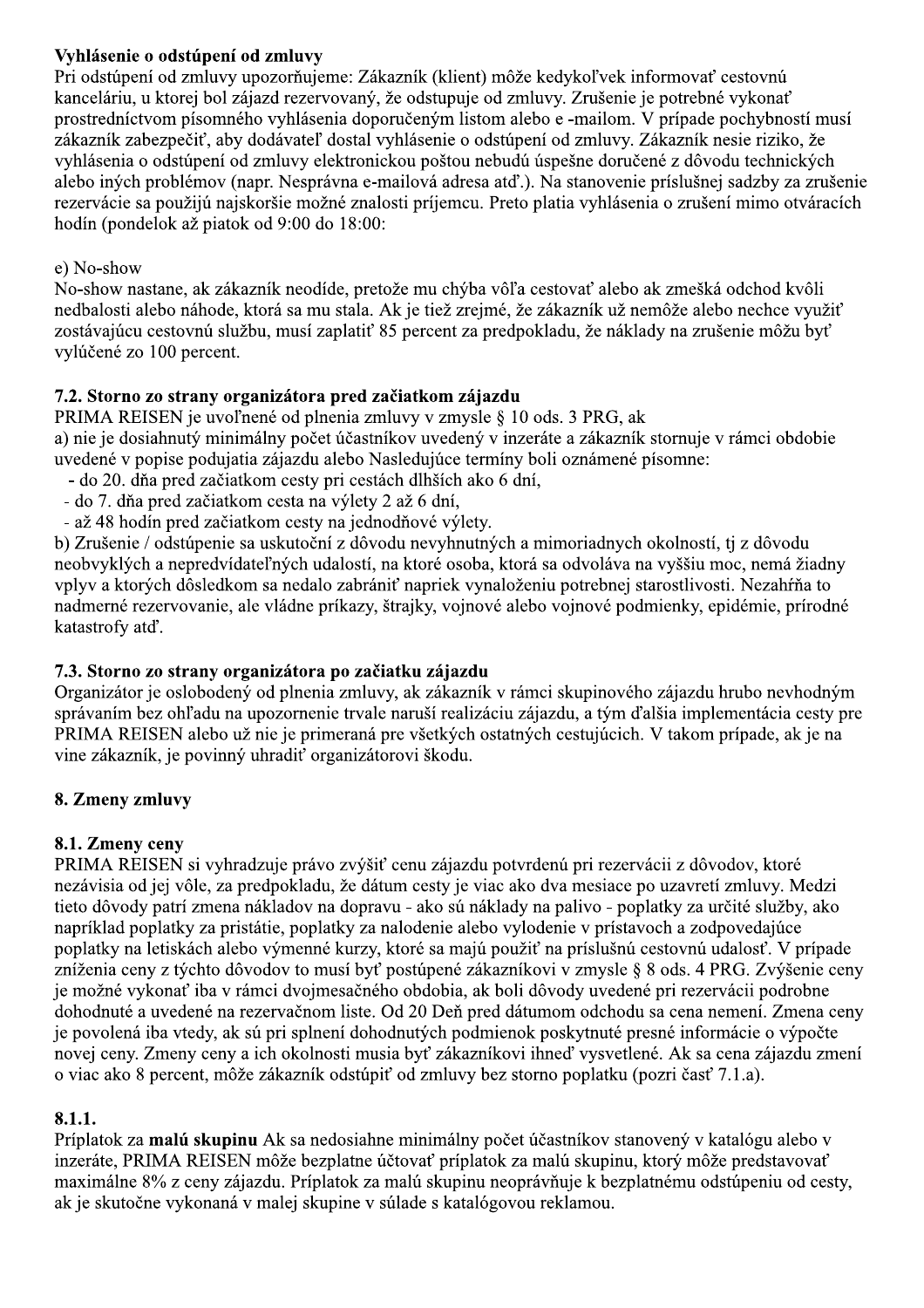# 8.2.

Zmeny v službách po začiatku cesty · V prípade zmien, za ktoré je zodpovedná spoločnosť PRIMA REISEN, platia ustanovenia uvedené v oddiele 5 (právny základ v prípade prerušenia služby).

• Ak sa po odchode ukáže, že podstatná časť zmluvne dohodnutých služieb nebude alebo nemôže byť poskytnutá, PRIMA REISEN musí prijať primerané opatrenia v zmysle § 11 ods. 5 PRG, aby sa zájazd mohol vykonávať aj naďalej. von bez ďalších platieb. Ak nie je možné prijať tieto opatrenia alebo ich zákazník z platných dôvodov neakceptuje, PRIMA REISEN musí, pokiaľ je to možné, poskytnúť možnosť rovnakej alebo vyššej kvality, s ktorou môže zákazník odviezť zákazníka na miesto odchodu alebo na iné miesto. s ním bez dodatočnej odmeny dohodnuté miesto (v zmysle § 11 ods. 6 (7) PRG). Organizátor je navyše povinný

• Za zmeny v službách bez zavinenia PRIMA REISEN, ktoré

- sú dôsledkom nevyhnutných a mimoriadnych okolností (napr. Vládne príkazy, štrajky, vojnové alebo vojnové podmienky, epidémie, prírodné katastrofy atď.)

- možno pripísať tretej strane, ktorá sa podieľa na poskytovaní

cestovných služieb, na ktoré sa vzťahuje zmluva o balíku cestovných služieb, nie je zahrnutá a nesúlad nebol ani predvídateľný, ani sa mu dalo vyhnúť

- zákazník

nemá nárok na náhradu.

## 8.3.

Zmeny letových časov Spoločnosť PRIMA REISEN vyhlasuje, že letové časy uvedené pre balík výletov podľa potvrdenia rezervácie sú iba odhadovanými časmi letu. Konečné časy letov budú oznámené v priebehu cestovných dokladov. PRIMA REISEN si vyhradzuje právo zmeniť časy letov potvrdené v cestovných dokladoch z dôvodov, ktoré nezávisia od jeho vôle, za predpokladu, že zmena času letu je primeraná a bezvýznamná. Na základe Fluggastrecht VO 261/2004 / EG a v súlade s informačnou povinnosťou stanovenou v PRG podľa § 9. (1) Odsek 3, nevýznamná zmena času letu o najmenej 2 hodiny zodpovedá letu na vzdialenosť kratšiu ako 1 500 km a približne 3 hodiny pri lete od 1 500 km do 3 500 km.

## 9. Poskytovanie informácií tretím stranám

Informácie o menách účastníkov zájazdu a mieste pobytu cestujúcich nebudú tretím stranám poskytnuté, a to ani v naliehavých prípadoch, pokiaľ cestujúci výslovne nepožiadal o informácie. Náklady vyplývajúce z prenosu naliehavých správ znáša zákazník. Preto sa odporúča, aby účastníci cestovania uviedli svojim príbuzným presnú adresu dovolenky.

## 10. Ostatné ustanovenia

Nasledujúce body sú neoddeliteľnou súčasťou cestovnej zmluvy. Zákazník svojou rezerváciou tieto body výslovne akceptuje a tieto sú obchodným základom uzatvorenej cestovnej zmluvy.

## 10.1. Cestovanie pre osoby s obmedzenou schopnosťou pohybu

Ak na to PRIMA REISEN výslovne neupozorňuje, potom naše výlety nie sú vhodné pre osoby s obmedzenou schopnosťou pohybu. Opýtajte sa cestovnej kancelárie na možnosti.

## 10.2. Mladiství

cestujú sami Výslovne upozorňujeme, že PRIMA REISEN neuzatvára žiadnu zmluvu s maloletým zákazníkom, ktorého nesprevádza rodič alebo osoba poverená jeho starostlivosťou a výchovou.

## 10.3. Zmeny v

postupnosti programov Sekvencie programu sa môžu meniť z rôznych dôvodov. Najmä v prípade okružných a poznávacích výletov môžu nastať zmeny v programovom pláne, napríklad v dôsledku zmien letových časov, poveternostných a environmentálnych vplyvov alebo udalostí na mieste atď. PRIMA REISEN alebo miestny zástupca bude okamžite informovať zákazníka o zmenách, ktoré budú nevyhnutné z jedného z uvedených dôvodov. V prípade zmien sa spoločnosť PRIMA REISEN bude snažiť ponúknuť ekvivalentné alternatívy alebo v prípade potreby nahradiť diely, ktoré boli inde vynechané. Drobné zmeny v poradí cesty, harmonogramu a návštey, ktoré neovplyvňujú charakter cesty, neoprávňujú na zrušenie ani nároky na náhradu škody.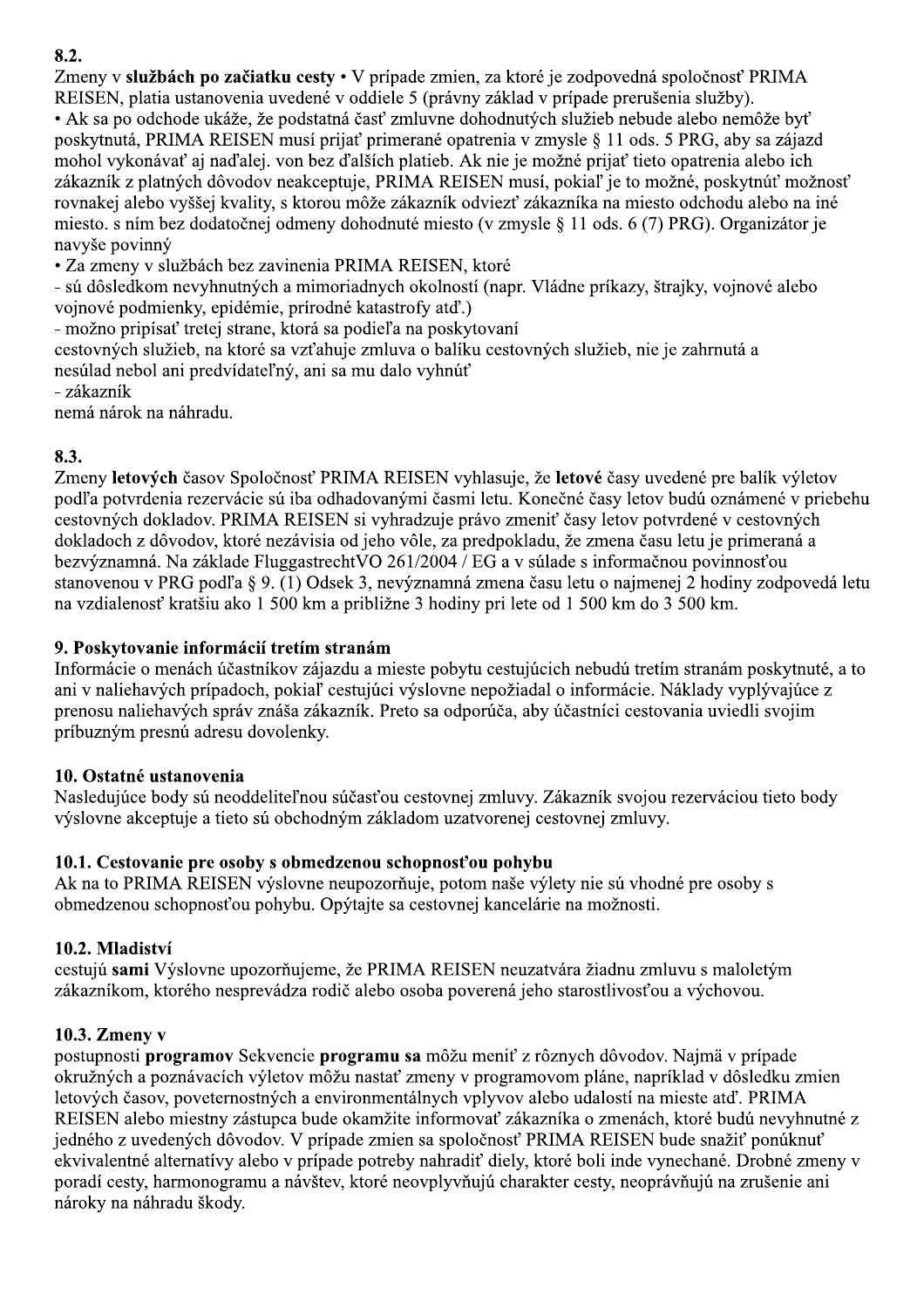## 10.4. Exkurzie na mieste Spoločnosť

PRIMA REISEN zodpovedá iba za služby poskytnuté v rámci výletu v zmysle zákona o balíku cestovných služieb. Za výlety, vstupy alebo podobné služby rezervované na mieste, ktoré nie sú výslovne organizované a ponúkané spoločnosťou PRIMA REISEN, spoločnosť PRIMA REISEN nepreberá žiadnu zodpovednosť za implementáciu programov ani za žiadne dôsledky. PRIMA REISEN nezodpovedá za riziká vyplývajúce z činností v súlade s VOP 4.

## 10.5. Zmena leteckých spoločností

V zásade je spoločnosť PRIMA REISEN povinná ponechať si letecké spoločnosti a letecké spojenia uvedené v katalógu. Ak sa zmena leteckej spoločnosti alebo trasy letu zdá byť odporúčaná alebo potrebná z dôvodu zmeny letových časov, podmienok alebo ekonomickej situácie leteckej spoločnosti, PRIMA REISEN si vyhradzuje právo vykonať takú zmenu bez toho, aby mal zákazník právo na odstúpenie od zmluvy. alebo kompenzácia, pokiaľ nedôjde k významnej alebo významnej zmene, ktorá ovplyvní alebo zmení charakter cesty.

#### 10.6. Poškodenie batožiny pri leteckej doprave; Osobitné pravidlá a lehoty na

vyžiadanie nápravných opatrení Cestujúceho upozorňujeme, že podľa ustanovení leteckého zákona musí cestujúci bezodkladne informovať zodpovednú leteckú spoločnosť o akejkoľvek strate, poškodení alebo meškaní batožiny v súvislosti s leteckou dopravou. Letecká spoločnosť a cestovná agentúra môžu odmietnuť náhradu na základe medzinárodných dohôd, ak nie je vyplnený protokol o škode. V prípade poškodenia batožiny je potrebné oznámenie o poškodení vykonať do 7 dní, v prípade meškania do 21 dní od doručenia.

#### 10.7. Minimálny počet účastníkov na skupinové

výlety Na uskutočnenie našich zájazdov a exkurzií je potrebný minimálny počet účastníkov. Ak nie je dosiahnutý minimálny počet účastníkov, PRIMA REISEN je oslobodená od plnenia zmluvy v zmysle bodu 7.2 a). V niektorých prípadoch, ale iba za príplatok v súlade s bodom 8.1.1 a ak je to konkrétne uvedené, je možné podujatie uskutočniť aj s menším počtom účastníkov. Príslušnú výšku príplatku nájdete spolu s požadovaným minimálnym počtom účastníkov v popise cesty na príslušnej stránke katalógu alebo online na www.primareisen.com. Navyše všetky ustanovenia týkajúce sa stanoveného minimálneho počtu účastníkov sú uvedené v predzmluvných informáciách v zmysle oddielu 4 PRG.

## 10.8. Minimálny počet charterových letov

na realizáciu všetkých charterových letov PRIMA TRAVEL, je potrebný minimálny počet účastníkov. Príslušný minimálny počet účastníkov bude cestujúcemu oznámený pred uzavretím zmluvy. Ak sa tento minimálny počet účastníkov nedosiahne, cesty, ktorých sa to týka v zmysle § 10. (3) 1., môžu byť zrušené. V takom prípade budú dotknutí zákazníci písomne informovaní v súlade s PRG v súlade so zásadami zrušenia organizátora podľa článku 10. ods. 3 1. pred odletom.

#### 10.9. Platobné služby zákazníkom po začiatku cesty (na mieste)

Za príplatky za zmenené služby, dodatky alebo rezervácie, ktoré zákazník vykonal nezávisle počas cesty (na mieste) na žiadosť cestujúceho a bez súhlasu alebo informácií na PRIMA REISEN, neexistuje po návrate cesty právo na výmenu.

## 10.10. Vízum, vstupné a bezpečnostné predpisy

Informácie o vízach a vstupe uvedené v katalógu a v reklamách sa vzťahujú iba na rakúskych občanov a sú platné v čase odchodu do tlače. Pretože sa imigračné a colné predpisy, ako aj bezpečnostné pokyny (napr. Pre príručnú batožinu pri letoch atď.) Neustále menia, odporúčame všetkým zákazníkom informovať sa o aktuálnych predpisoch bezprostredne pred cestou na cestovnú kanceláriu, úrady alebo na internete...

#### $11/10$

Zálohová a konečná platba V súlade s balíkom cestovných príkazov (PRV) je spoločnosť PRIMA REISEN GMBH zapísaná v rakúskom obchodnom informačnom systéme a v adresári poistenia proti úpadku cestovného ruchu s číslom GISA 23374829. Na spoločnosť Prima Reisen GmbH sa vzťahuje banková záruka od Raiffeisenbank Schilcherland eGen, Raiffeisenstrasse 1, 8530 Deutschlandsberg, v súlade so smernicou o cestovných balíkoch (EÚ) 2015/2302. Europäische Reiseversicherung AG, Kratochwilestraße 4, 1220 Viedeň, číslo tiesňového volania: +43 1 317 25 00 pôsobí ako spracovateľ.